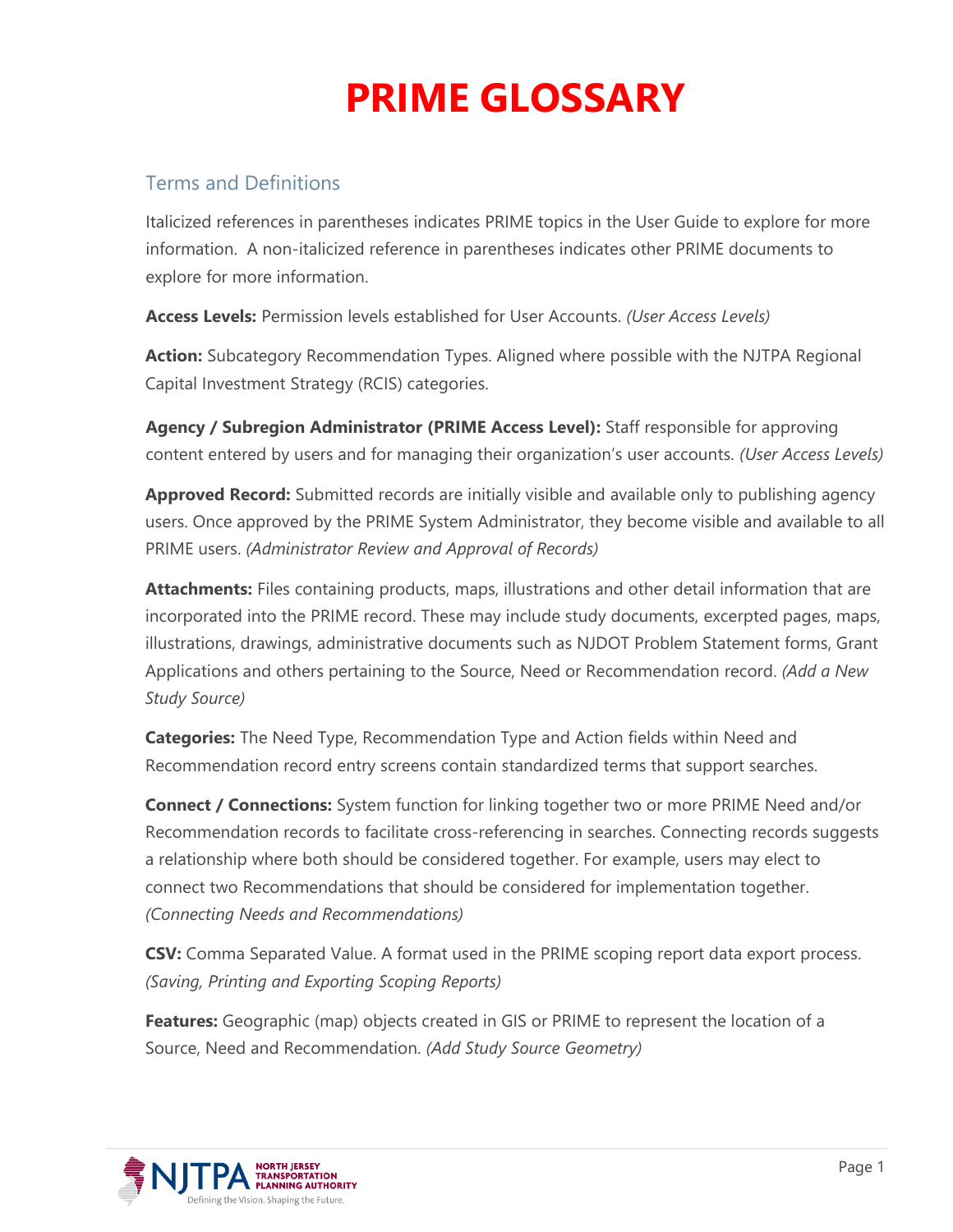**Filters:** Pre-defined search criteria for specific attributes or categories of information. *(Manual Search)*

**Layers:** Groups of associated or related map features often used to provide geographic context relative to PRIME findings (e.g., jurisdictional boundaries, transportation mode routes).

**Manual Search:** Category and attribute-based search method utilizing selectable or user-defined filters through PRIME *Location, Facility, Keywords, PRIME ID or Advanced Search* menus. Useful when specific results are desired relating to mode, facility, community or jurisdiction, time range, topic, etc.) *(Manual Search)*

**Need:** A planning finding that defines a problem, issue, challenge or opportunity affecting people at a specific place or on a specific facility. *(Welcome to PRIME)*

**Need Type (Details Screen Field):** Category associated with challenges, deficiencies, problems or opportunities. Aligned where possible with NJTPA established Performance Measures and the NJTPA Congestion Management Process.

**Outcome:** A Need or Recommendation record. Needs and Recommendations are considered outcomes of Sources.

**Owner:** The agency or organization, and by extension its users, that controls the content, context and accuracy of a Source, Need or Recommendation record. Records entered into PRIME belong to (i.e., are "owned by") the Agency or Subregion whose user(s) entered the record.

**Planning Topic (Details Screen Field):** Planning category/categories most closely related to the record content; (i.e., *Transportation*, *Land Use* and/or *Environment*). You may select one or more categories; e.g., a Transit Hub concept may involve both Transportation and Land Use elements. *(Add a New Study Source)*

**PRIME Report:** A type of report documenting the number and categorization of PRIME Need and/or Recommendation records for a custom defined area or by county and NJTPA region. Includes only published records. *(PRIME Report)*

**PRIME System Administrator:** The most senior system manager in PRIME. NJTPA staff member responsible for final approvals of all PRIME records, establishment of user accounts and overseeing system operations, maintenance, notifications and programming updates. *(User Access Level Overview)*

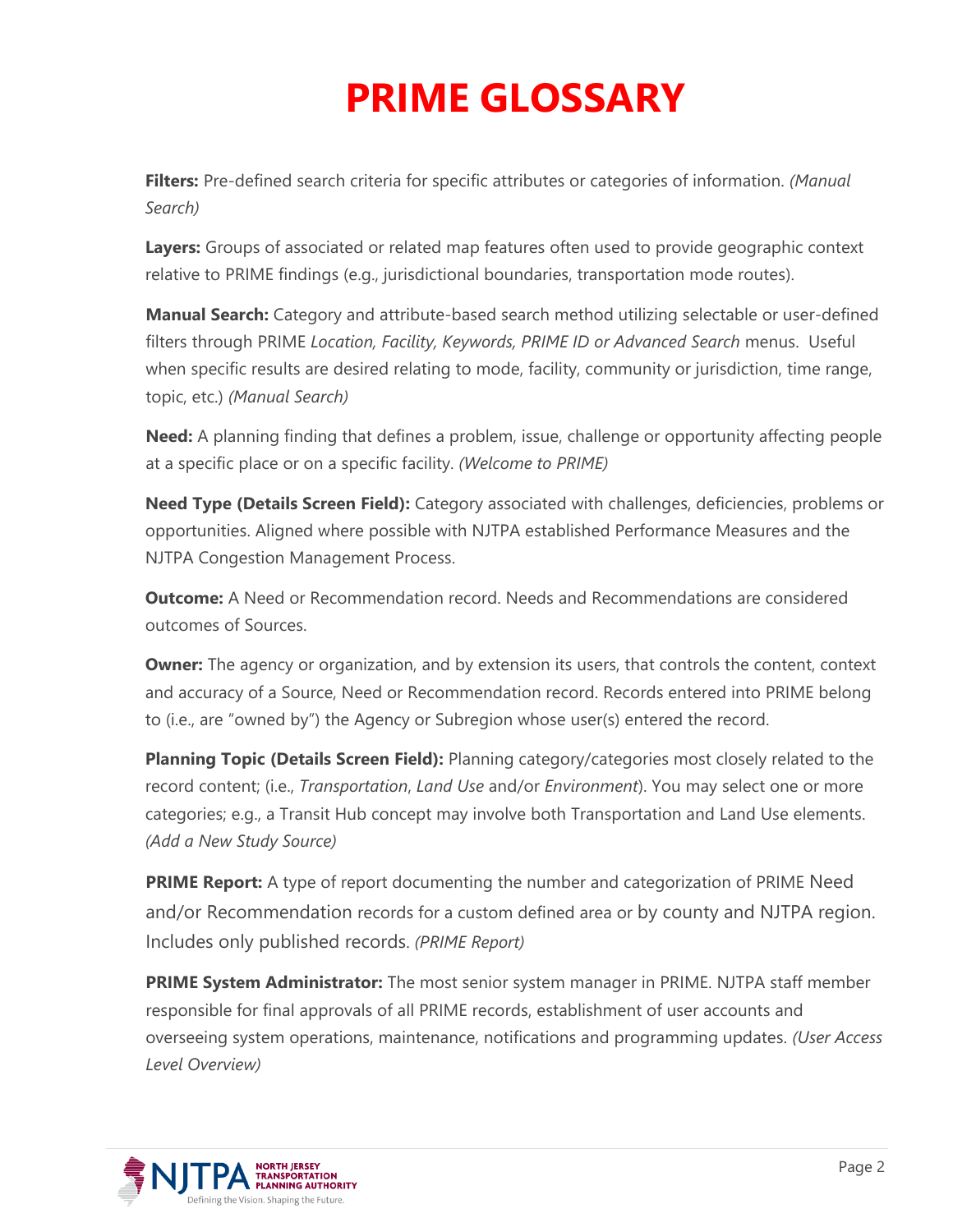**Publisher (PRIME Access Level):** Users within an Agency / Subregion with advanced capabilities including searching, entering, editing and connecting records in PRIME. *(User Access Level Overview)*

**Published:** Status of a record approved by Agency/Subregion and PRIME System Administrators that make a record visible to all PRIME users. A published record is visible to all PRIME users.

**Recommendation:** A planning finding that identifies a strategy, solution, method or approach that can potentially address identified Needs. *(Welcome to PRIME)*

**Recommendation Type (Details Screen Field):** Category of transportation modes and approaches to address needs. Aligned where possible with the NJTPA Regional Capital Investment Strategy (RCIS) categories.

**Results / Results Pane:** The tabular listing of search results found at the bottom of the PRIME map screen following a search request.

**Record:** A completed data element in PRIME reflecting a specific Source, or a Need or Recommendation finding from a Source.

**Registered User (PRIME Access Level):** Users within an Agency / Subregion with basic search/ read / report-only capabilities in PRIME. *(User Access Level Overview)*

**Scoping Report:** A type of report that allows users to select from records returned through a search to produce a custom list for further discussion or action. *(Scoping Report)*

**Search on Map:** Search using Pointer, Circle Select or Polygon Select tools to manually identify geographic areas of interest on PRIME's map window.

**Source:** A product produced for the planning or transportation planning profession containing specific findings (i.e., Needs and/or Recommendations). Sources may include completed planning studies / analyses, policy documents and/or input from public outreach initiatives. *(Welcome to PRIME)*

**Source Type (Details Screen Field):** Characterizes a source as a study or analysis, a policy document or public engagement.

**Status (Details Screen Field):** Status of the information contained in the record. Choices include the following:

• Pending: No known follow-up